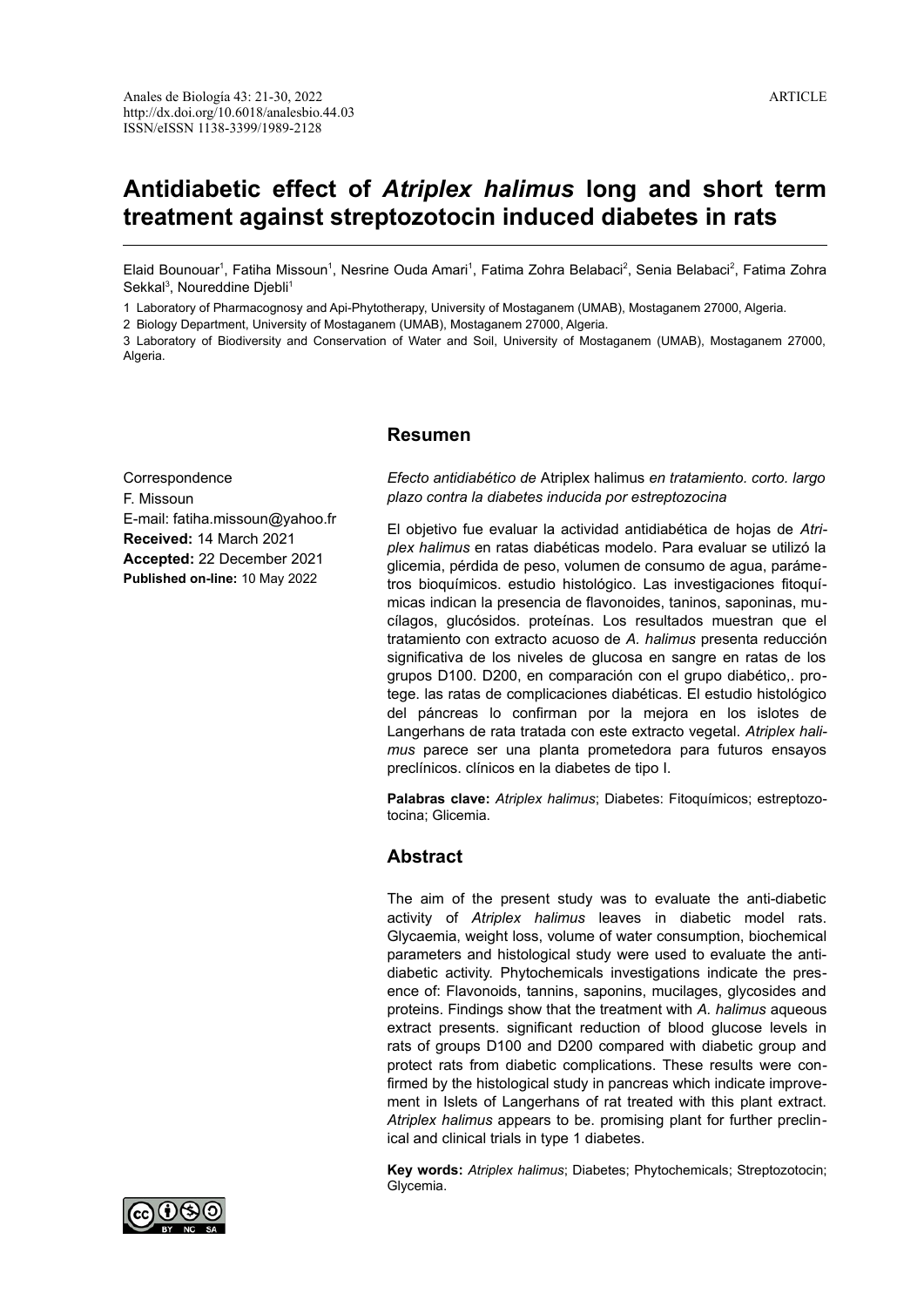# **Introduction**

Diabetes is. chronic, metabolic disease characterized by elevated levels of blood glucose which leads to serious damage to the blood vessels, kidneys, eyes and heart. About 422 million people worldwide have diabetes in 2020, the majority living in low-and middle-income countries, and 1.6 million deaths are directly attributed to diabetes each year. Both the number of cases and the prevalence of diabetes have been steadily increasing over the past few decades (WHO 2020). Diabetes prevalence (% of population ages 20 to 79) in Algeria was reported at 6.7% in 2019, according to the World Bank collection of development indicators (World Bank 2020). There are two main types of diabetes mellitus: Insulin-dependent diabetes or type 1 diabetes, pancreatic beta cells produce very little or no insulin because of an autoimmune reaction that destroys them partially or completely, and is known to affect only 10% of the diabetic population. Non-insulin-dependent diabetes or type 2 is a metabolic disorder which is non-insulin dependent, characterized by chronic hyperglycemia. This disease usually occurs in older adults and affects more the obese or overweight people (American Diabetes Association 2020).

Over the past decade phytotherapy has become more important, making an impact on both health and international trade. Return to natural product is essential as it would be less toxic and equally effective (Missoun *et al.* 2018). Algeria has a diverse climate and a large geographical location making it a treasure trove of medicinal plants furthermore the trade of plants is very easy and cheap. In addition, many people are interested in having more autonomy over their medical care in Algeria. Many ethnobotanical studies conducted on the use of medicinal plant in the treatment of diabetes in Algeria. These studies identify 171 plants divided into 58 families, most of these plants were used by diabetic patients and they are not aware of their toxicity, and without any pharmacological experimental studies (Hamza *et al.* 2019).

For this reason we have chosen in this study *Atriplex halimus* L, Sp. Pl. 2: 1052. In traditional medicine, the infusion or decoction of this plant leaves is used as antidiabetic, anti-sterility in female, antilithiasis, antitumor, anti-inflammation and skin rejuvenation in. deep burn. *Atriplex* Genera Plantarum ed.5 is. halophytic shrub belongs to Chenopodiaceae family, are widely distributed in Europe and Northern Africa including the Sahara in Algeria and Morocco. HPLC analysis of ethyl acetate extract indicated that the plant contained flavonol, flavanone and flavone glycosides (Chikhi *et al.* 2014) and the presence of myricetin, quercetin, isorhamnetin glycosides, simple phenolic acids and esters (Clauser *et al.* 2013). However, There are few studies in phytochemical and pharmacological activities of *A. halimus* especially in Algeria.

The aim of this study was to evaluate the antidiabetic effect of *A. halimus* leaves collected from Bechar region on Wistar rats. The type 1 diabetes was induced by an antibiotic called streptozotocin. It is particularly toxic to β cells of the islets of Langerhans in mammals; it is therefore indicated in the treatment of insulinomas and used in medical research in the chemical induction of type 1 diabetes in animal model.

# **Materials and methods**

## **Plant material**

The plant material was collected in April 2019 from Bechar region, South-west of Algeria. The samples were identified by Doctor Sekal, FZ, and Voucher Specimen (H.S.02888) of the plant was kept at the Herbarium of Ecology Laboratoiry, University of Es-Senia, Oran, Algeria, for future reference.

## **Preliminary phytochemical screening**

## **Qualitative Analysis**

Chemical tests were carried out on the methanolic and aqueous extract and on the powdered specimens using standard procedures to identify the constituents as described by Harborne (1998), Evans & Evans (2009), Sofowara (1993) and Ayoola (2008).

**Tannins:** 5 ml of aqueous extract solution, and. ml of FeCl<sub>3</sub>  $(1%)$  solution was mixed. In the presence of gallic tannins it develop blue color and green black for catecholic tannins.

**Saponins:** Their presence is quantitatively determined by the calculation of the foam index. 0.5g of plant material soaked in 10 ml water and was shaken; a foam produced persists for ten minutes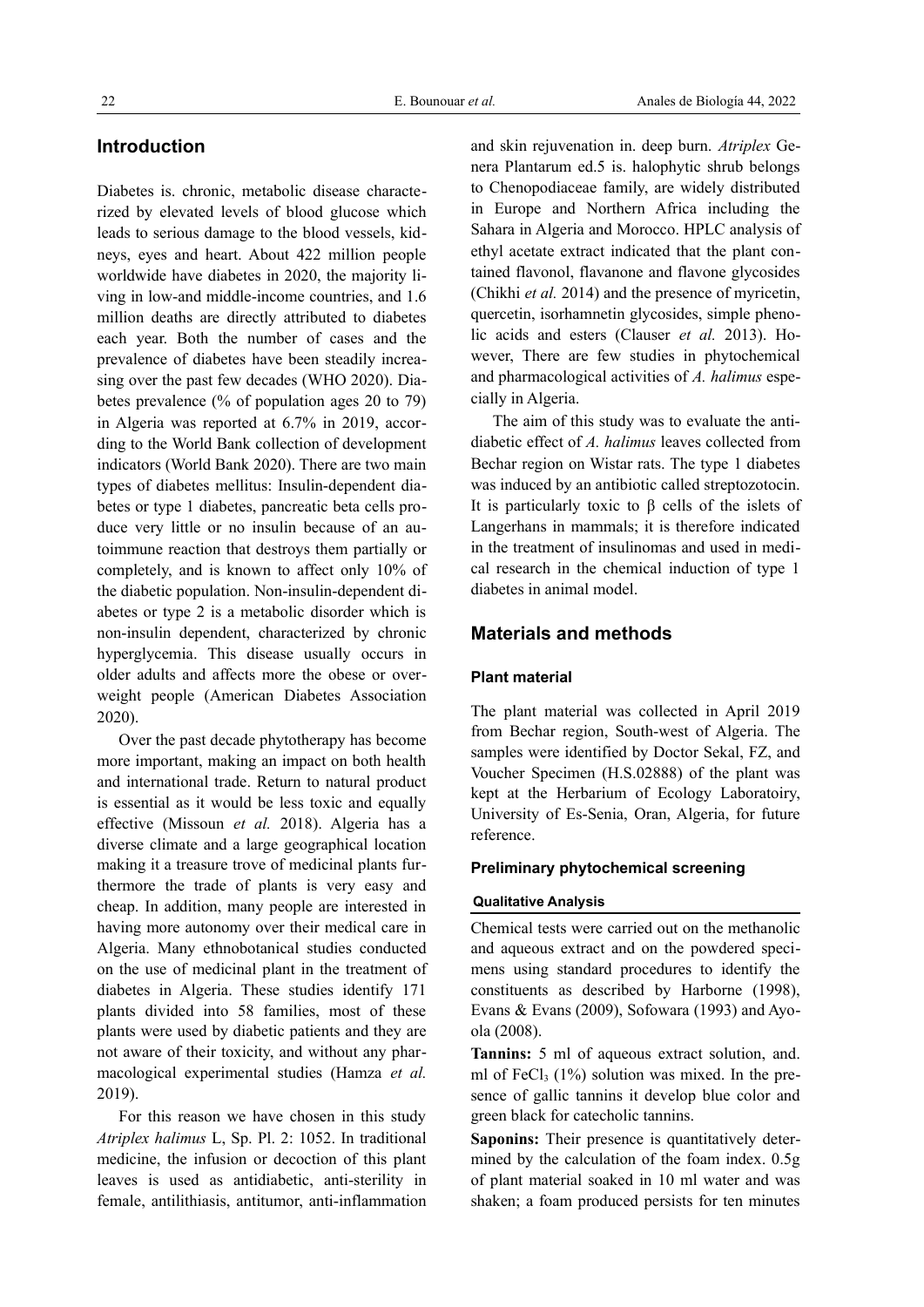indicate the presence of saponins.

**Flavonoids:** The plant powder was mixed with 2 ml of HCl, and 1 to 2 drops of NaOH solution was added. It develops a yellow color and it becomes colorless in the presence of dilute acid indicate the presence of flavonoids.

**Alkaloids:** They were determined by Dragendorff's and Mayer's reagents test using methanolic extract.

**Terpenoids:** Salkowski test was performed using the methanolic extract.

**Glycosides:** 0.5 g of plant powder extract was dissolved in 2.0 ml of glacial acetic acid along with one drop of ferric chloride solution and on of 1.0 ml of pure  $H_2SO_4$  was added brown ring develop at the interface indicated the presence of glycosides.

**Quinons:** 1 g of powder of the plant with 1ml of HCl was mixed after that 5 ml of chloroform was added and left for several hours. The extracts are filtered, diluted ammonia (1/2) then was added to the filtrate. If it is observed that the aqueous phase does not stain it indicates the absence quinons.

**Anthraquinons:** 0.5 g of plant powder was macerated in water. After filtration, 1 ml of ammonia (10%) was added, the presence of anthraquinons is confirmed by the formation of red rose color.

**Coumarins:** 10 ml of the extract of the dry powder with diethyl ether was evaporated,. ml of water was added to the extract. The mixture obtained is then divided in two test tubes (one used as. reference). in the second  $0.5$  ml of NH<sub>4</sub>OH (10%) was added. And then observed under UV. The presence of coumarins was indicated by fluorescence in the tube.

**Proteins:** Proteins were demonstrated by Lowry's method with the Folin Phenol Reagent (Lowry 1951).

**Mucilages:** 0,5 g of powder was moistened with. mL of ethanol (96%), distilled water was added up to 25 mL, it was shaken vigorously every 10 min for 1 h and then allowed to stand for 3 h. The presence of flaky precipitate indicated the presence of mucilage.

**Glycosides:** To the alcoholic extract of drug equal volume of water and 0.5 ml of strong lead acetate solution was added, shaked and filtered. Filtrate was extracted with equal volume of chloroform and the chloroform extract was evaporated to dryness. The residue was dissolved in 2 ml of pyridine and sodium nitropruside 2 ml was added followed by addition of NaOH solution to make alkaline. Formation of pink colour in presence of glycosides or aglycon moiety.

## **Quantitative Analysis**

**Total phenolic content:** It was determined by the Folin reagent method Ciocalteu (FCR) (Mruthunjaya *et al.* 2016). One ml of the plant extract was mixed with FCR (diluted 10 times). After standing for 5 min at 22  $^{\circ}$ C, a volume of 750 ml NaCO<sub>3</sub> was added to the mixture. The absorbance was measured at 725 nm by spectrophotometer (Shimadzu UV mini 1240). The content of TPCs of each extract was estimated by comparison with the standard curve generated from gallic acid. The results were expressed in gallic acid equivalents (mg GAE/g extract).

**Flavonoid content:** It was determined using quercetin as. reference compounds. One ml of plant extract in methanol was mixed with 1 ml chloride aluminum. The absorbance was read at 415 nm. The flavonic content is expressed in mg quercetin/g extract (Mruthunjaya *et al.* 2016).

## **Experimental design**

## **Plant Extract Preparation for in vivo antidiabetic activity**

One gram of dried leaves of *A. halimus* was boiled in 100 ml distilled water for 10 min and centrifuge for many times and filtered thereafter, the extract was prepared daily before treatment according to the traditional use of this plant against diabetes.

#### **Acute toxicity study**

Acute toxicity study was assessed in rats by using an acute oral toxic class method of Organization of Economic Co-operation and Development guidelines (OECD/OCDE 2002). This test consists in administering gradual doses (300 mg, 400 mg, 1000 mg, 5000 mg kg BW) to the animals and observed for any manifestation of toxicity, increase in locomotors activity, salivation, convulsion, coma and death. These observations are made regularly up to 24 hours.

#### **Induction of diabetic in rat**

Diabetes was induced in rats by single intra peritoneal (IP) injection of streptozotocin (STZ, Sigma chemical, Aldrich) at. dose 80 mg/kg BW freshly dissolved in 0.1 M cold citrate buffer of pH 4.5 (Mostafavinia *et al.* 2016). 48 hours later blood samples were collected and blood glucose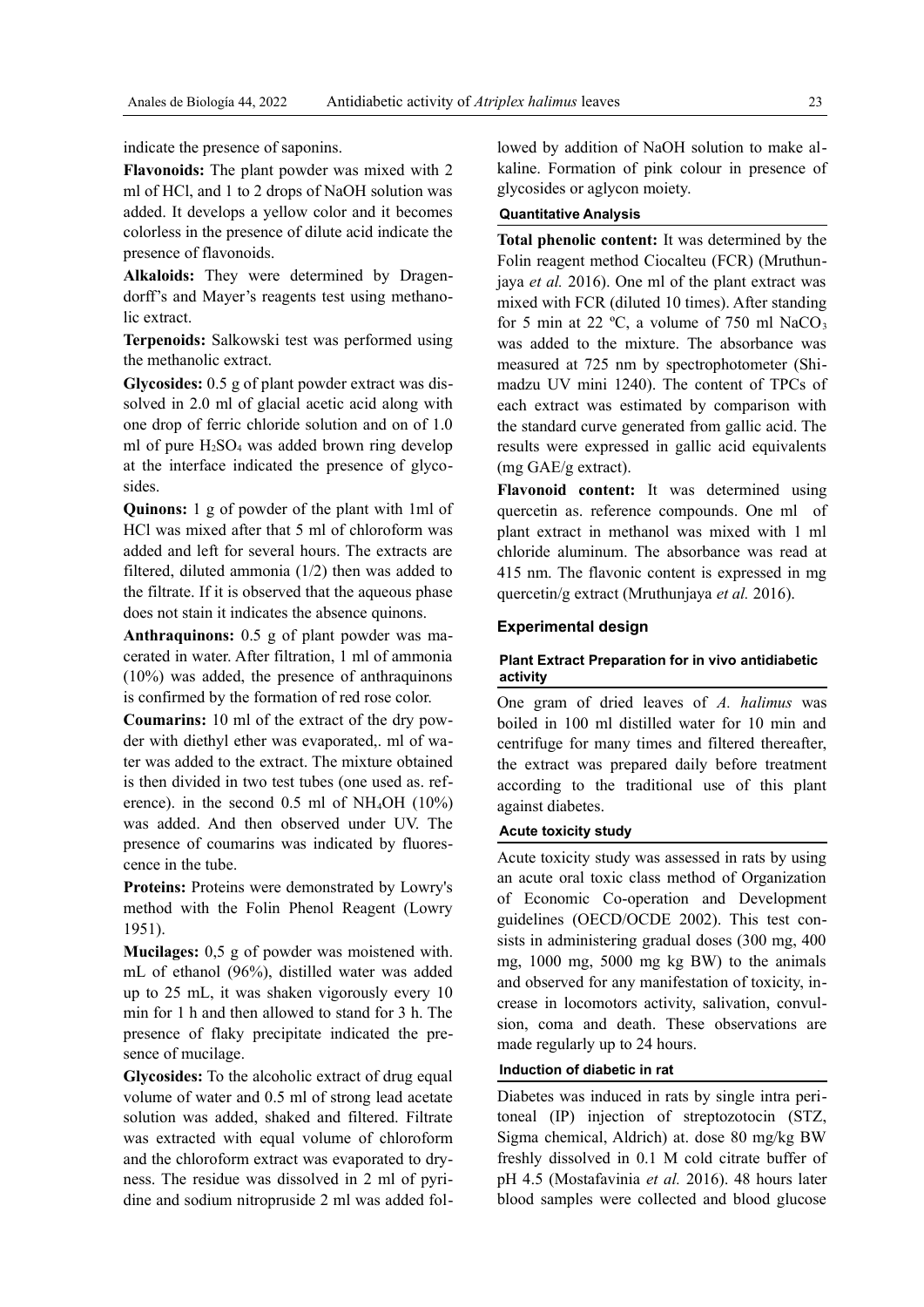levels were determined by the ACCU-CHEK Performa glucometer (USA) to confirm the development of diabetes. Those rats which showed hyperglycemia (blood glucose levels>300 mg/dl) were used in experiment.

## *In vivo* **anti-diabetic activity**

Fifty healthy adults females Wistar rats weighing (148-160). were obtained from Algerian Pasteur Institute. Animals were kept in polyacrylic cages and maintained under standard housing conditions (room temperature at  $25\pm5$  °C with 12:12 light: dark cycles) and water *ad libitum*. Food was provided by dry pellets. Animals were randomly divided into five groups of ten rats each. Experimental work was carried out at UMAB in accordance with the Algerian Legislation (Law Number 12-235/2012) inherent to the protection of animals designed to experimental and other scientific purposes as well as with the guidelines of the Algerian Association of Experimental Animal Sciences (AASEA). This study was done from June, July until August. After induction of diabetic in rats. Treatment with the aqueous extract of *A. halimus* orally, daily in the morning starts seven days after injecting streptozotocin.

Rats were divided into five groups of ten rats:

- Group C: Control group received orally physiological NaCl-solution .
- Group NT: Normal rats treated with aqueous extract of *A. halimus* at dose 200 mg/kg BW.
- Group D: Untreated diabetic rats received physiological NaCl-solution.
- Group D100: Diabetic rats treated with aqueous extract of *A. halimus* at dose 100 mg/kg BW.
- Group D200: diabetic rats treated with aqueous extract of *A. halimus* at dose 200 mg/kg BW.

#### **Evaluation of anti-diabetic activity**

The antidabetic effect of aqueous extract of *A. halimus* leaves in rats were determined by measuring fasting plasma glucose levels and body weights weekly. Water consumption was determined daily (ml). Serum triglycerides, total cholesterol, and liver enzymes (serum glutamic oxaloacetate transaminase (SGOT) and serum glutamic pyruvate-transaminase (SGPT), alkaline phosphatase (PAL). were determined on day 14 and 42 post extract administration using semi-automatic biochemistry analyser (BA88A). The animals were divided in two groups, group 14 sacrificed by decapitation in day fourteen and group 42 sacrificed by decapitation after forty two days.

#### **Histopathological examination**

Two rats were randomly selected from each group for histopathological investigations on days 14 and 42. Tissue samples were taken, pancreas were fixed in 10% formalin for 48 h, incorporated into paraffin and sectioned to obtain paraffin sections 4 um thick using a slide microtome. The tissue sections obtained were collected on glass slides, dewaxed in xylene, hydrated in descending series of ethyl alcohol, stained with hematoxylin and eosin (H&E) stains, dehydrated in ascending series of ethyl alcohol, eliminated in two changes of xylene, assembled with DPX (Bancroft & Gamble 2008) then examined with optical microscope.

#### **Statistical analysis**

For numerical outcomes, one-way analysis of variance (ANOVA) with test. comparisons of two variances were performed using XLSTAT (2020.5.1.1065) and all graphs were made by utilizing Microsoft office 2007 software. The results were expressed as an average. SEM. The values of p<0.05; p<0.01; p<0.001 were considered significant  $(*)$ , very significant  $(**)$  and highly significant (\*\*\*) respectively.

# **Results**

## **Phytochemical screening**

The phytochemical screening of *A. halimus* leaves extracts has shown that this herb contains: Flavonoids, tannins, saponins, mucilages, glycosides and proteins, whereas the absence of alkaloids, quinons, coumarins, terpenoids and combined anthraquinones (Table 1).

| Type of compounds                         | Test name or reagent      |           |  |
|-------------------------------------------|---------------------------|-----------|--|
| Alkaloids                                 | & Dragendorff's<br>Mayer- |           |  |
|                                           | reagent                   |           |  |
| Flavonoids                                | Shinoda test              |           |  |
| Quinones                                  | NAOH + Extract            |           |  |
| Tannins                                   | Ferric chloride test      | +         |  |
| Saponins                                  | Froth test                | $\ddot{}$ |  |
| Coumarins                                 | Fluorescence test         |           |  |
| Triterpenoids                             | Salkowski's test          |           |  |
| Proteins                                  | Trichloroacetic acid test | $^{+++}$  |  |
| Glycosides                                | Legal test                | $^{+++}$  |  |
| Combined anthraguinones Borntrager's test |                           | $+$       |  |
| Mucilages                                 | Extract + Alcohol         | $^{+++}$  |  |
|                                           |                           |           |  |

-Absence, +Presence in low concentration, ++Presence, ++ +Presence in high concentration

**Tabla 1.** Resultados del cribado fitoquímico de *Atriplex halimus*. **Table 1.** Results of phytochemical screening of *Atriplex halimus*.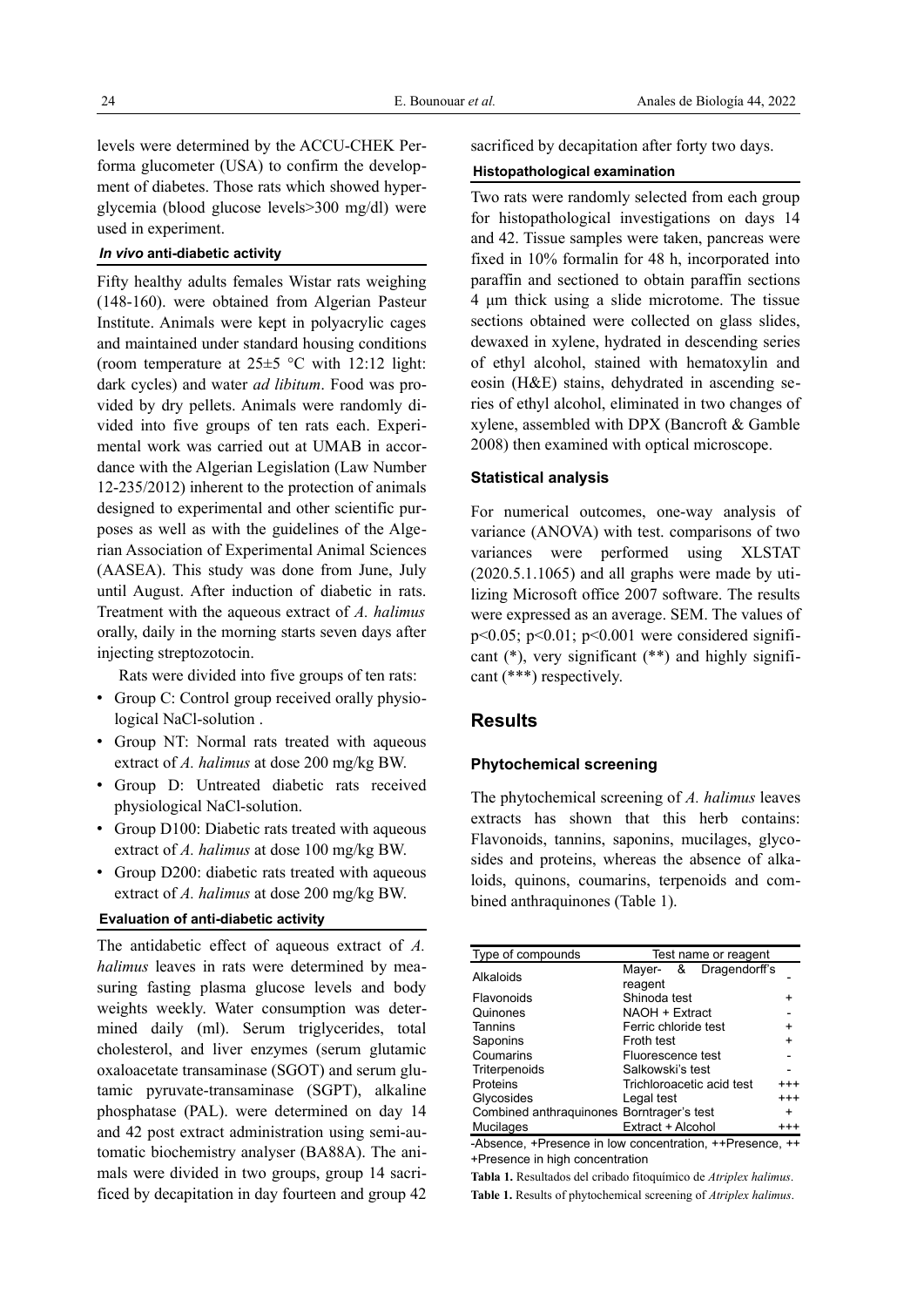The results show that the total polyphenols compounds in *A. halimus* leaves was higher in methanolic extract (5,24±0,07mg GAE/g of extract) as well as flavonoids with  $(1,266\pm0,06)$ EQ/g of extract. than in aqueous extract (Table 2).

|                   | <b>Total phenolic</b>                        |  |  |
|-------------------|----------------------------------------------|--|--|
| <b>Flavonoids</b> | compound                                     |  |  |
| (mg Quercetin     | (mg Gallic acid equivalent/g                 |  |  |
|                   | of extract)                                  |  |  |
| <b>Methanolic</b> | $5,24 \pm 0,07$                              |  |  |
|                   |                                              |  |  |
| $0.848 \pm 0.01$  | $1,092 \pm 0.08$                             |  |  |
|                   | equivalent/g of extract)<br>$1,266 \pm 0.06$ |  |  |

**Tabla 2.** Flavonoides y contenido total de compuestos fenólicos de *Atriplex halimus*.

**Table 2.** Flavonoids and Total phenolic compound contents of *Atriplex halimus*.

### *In vivo* **anti-diabetic activity**

Oral administration of the aqueous extract of *A. halimus* at doses of (300 mg, 400 mg,1000 mg, 5000 mg)/kg BW to rats did not induces any signs of acute toxicity during the 48 h of observation.

Results indicate that streptozotocin administration increased significantly  $(p<0.001)$  the blood glucose levels in groups (D, D100, D200) one week post IP injection (Fig. 1) compared to control. All clinical manifestations were observed in rats: Hyperglycemia, fatigue and weakness, a rapid weight loss, increased urination, rapid breathing and high volume of water consumption. Two weeks post injection of streptozotocin, three rats from the diabetes group were died due to complications caused by hyperglycemia. The seven rats left were dramatically weak for this reason all rats of this group were sacrificed after 21 days post injection of streptozotocin. Results in (Fig. 2) revealed highly significant weight loss in diabetic rats compared to control, however weight of rat was improved after 42 days of treatment with *A. halimus* extract at doses 200 and 100 mg/ kg. Rats treated with *A. halimus* consume less water than diabetes rats in the first fifteen days of treatment, this difference was significant at the end of the experiment between control. Normal treated and rats treated with *A. halimus* 200 and 100 mg/kg (Fig. 3). Rats continue consuming water may be due to the salinity of aqueous extract of *A. halimus*.

Treatment with the aqueous extract of *A. halimus* (200 mg/kg BW) induces highly significant decrease in glucose levels (p<0.001) at the end of experiment (Fig. 1). This anti-hyperglycemia was dose dependent and was observed after long treatment (seven weeks) compared to short term (two



**Figura 1.** Efecto del extracto acuoso de *Atriplex halimus* sobre los niveles de glucosa en sangre contra la diabetes inducida por estreptozotocina en ratas y ratas normales. C: control; NT: ratas tratadas normales; D: ratas diabéticas no tratadas; D100: ratas diabéticas tratadas con extracto acuoso a dosis de 100 mg/kg de peso corporal. D200: ratas diabéticas tratadas con extracto acuoso a dosis de 200 mg/kg de peso corporal. Media  $\pm$  DE, n=10 animales por grupo.

**Figure 1.** Effect of aqueous extract of *Atriplex halimus* on blood glucose levels against streptozotocin induced diabetes in rats and normal rat. C: Control; NT: Normal treated rats; D: Untreated diabetic rats; D100: Diabetics rats treated with aqueous extract at dose 100 mg/kg BW; D200: diabetic rats treated with aqueous extract at dose 200 mg/kg BW. Mean±SD, n=10 animals per group.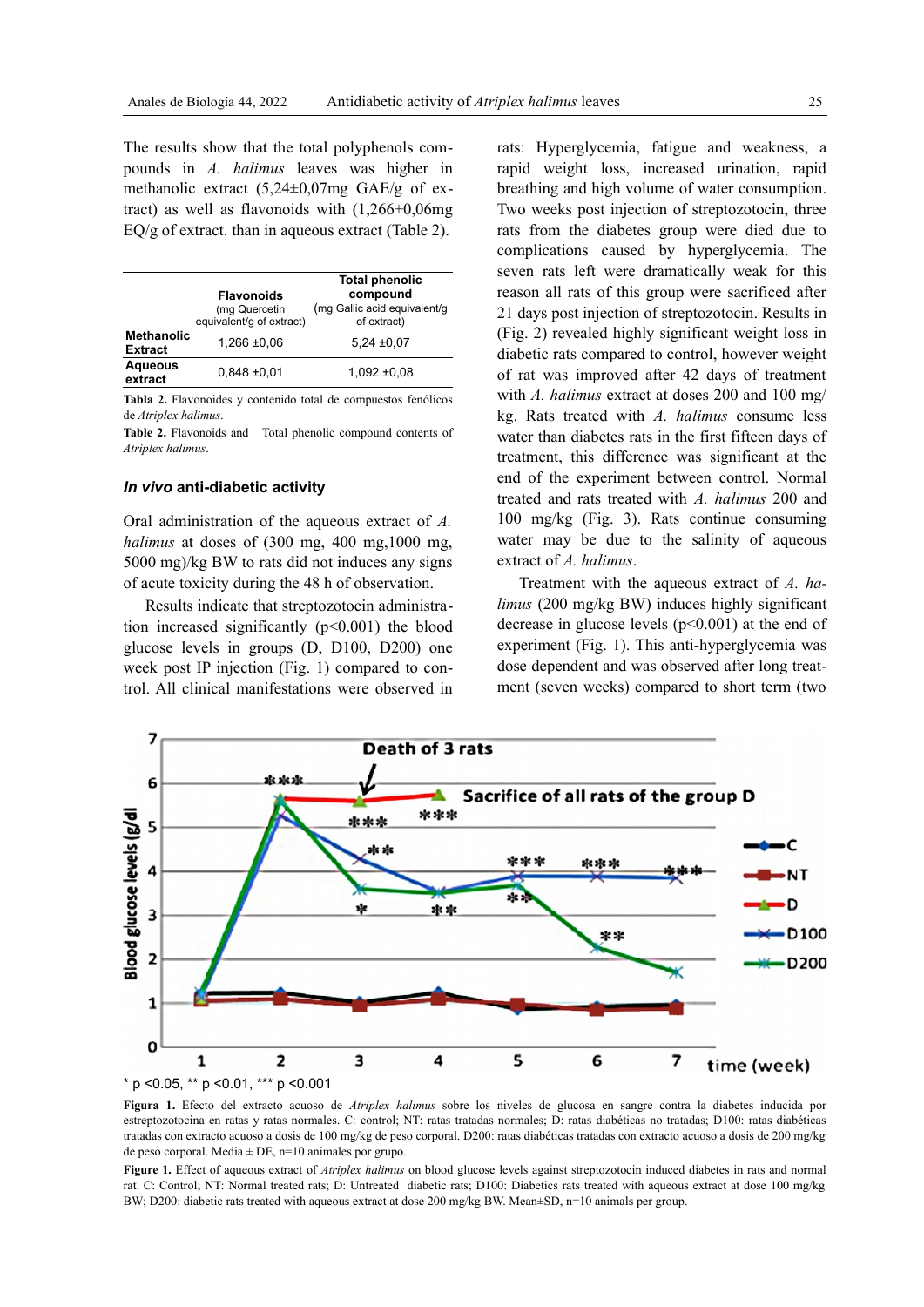

**Figura 2.** Efecto de *Atriplex halimus* sobre el peso del animal (g), en la semanas 2 y 7. C: control; NT: ratas tratadas normales; D: ratas diabéticas no tratadas; D100: ratas diabéticas tratadas con extracto acuoso en dosis 100 mg/kg de peso corporal; D200: ratas diabéticas tratadas con extracto acuoso a dosis de 200 mg/kg de peso corporal. Media  $\pm$  DE, n=10 animales por grupo.

**Figure 2.** *Atriplex halimus* effect on weight of animal (g), at weeks 2 and 7. C: Control; NT: Normal treated rats, D: Untreated diabetic rats; D100: Diabetic rat treated with aqueous extract of *Atriplex halimus* at dose 100 mg/kg BW; D200: diabetic rat treated with aqueous extract at dose 200 mg/kg BW. Mean±SD, n=10 animals per group.

weeks) treatment protocol.

We noticed that the dose of 100 mg/kg BW induced significant decrease in blood glucose levels. Aqueous extract of *A. halimus* induce. slight reduction of glucose levels in normal rats compared to control.

Streptozotocin cause slight decrease in cholesterol level and triglycerides but was not significant, however administration of aqueous extract of *A. halimus* cause a significant decrease (p<0.05) in cholesterol and triglycerides in group D100 and D200 and highly significant decrease in normal treated group two weeks after starting treatment (Table 3). Seven weeks after starting treatment triglycerides increase significantly in group D100, we noticed also an increase of triglycerides in group D200 but was not significant (Table 4).

Streptozotocin injection caused a highly significant increase in blood enzymes levels in group D ( $p<0.001$ ) compared to control group which suggested liver cells damage. The administration of aqueous extract of *A. halimus* reduce slightly



**Figura 3.** Efecto de *Atriplex halimus* sobre el consumo promedio de volumen de agua (ml / día), en la semanas 2 y 7. C: control; NT: ratas tratadas normales; D: ratas diabéticas no tratadas; D100: ratas diabéticas tratadas con extracto acuoso en dosis 100 mg/kg de peso corporal; D200: ratas diabéticas tratadas con extracto acuoso a dosis de 200 mg/kg de peso corporal. Media  $\pm$  DE, n=10 animales por grupo.

**Figure 3.** *Atriplex halimus* effect on average of water volume consumption (mL/day), at weeks 2 and 7. C: Control; NT: Normal treated rats, D: Untreated diabetic rats; D100: Diabetic rat treated with aqueous extract of *Atriplex halimus* at dose 100 mg/kg BW; D200: diabetic rat treated with aqueous extract at dose 200 mg/kg BW. Mean±SD, n=10 animals per group.

the levels of these enzymes. The STGP level in group D200 was close to control at the end of experiment (Tables 3, 4).

## **Histological study**

The histological study in the pancreas tissues of control rats (C) and normal rats treated with *A. halimus* (NT) showed normal structure of Islets of Langerhans at 400x in day 14 and day 42, however streptozotocin induced severe degenerative and necrotic changes in diabetic rat after 21 days of induction of diabetes, all rats of this group were scarified after 21days.

Diabetic rats treated with aqueous extract of *A. halimus* showing marked improvement of Islets of Langerhans at the dose of 100 mg/kg BW and dose 200 mg/kg BW (Fig. 4).

## **Discussion**

Our results of phytochemical screening from leaves collected from Bechar (Southwest of Algeria) are in the same order with the results of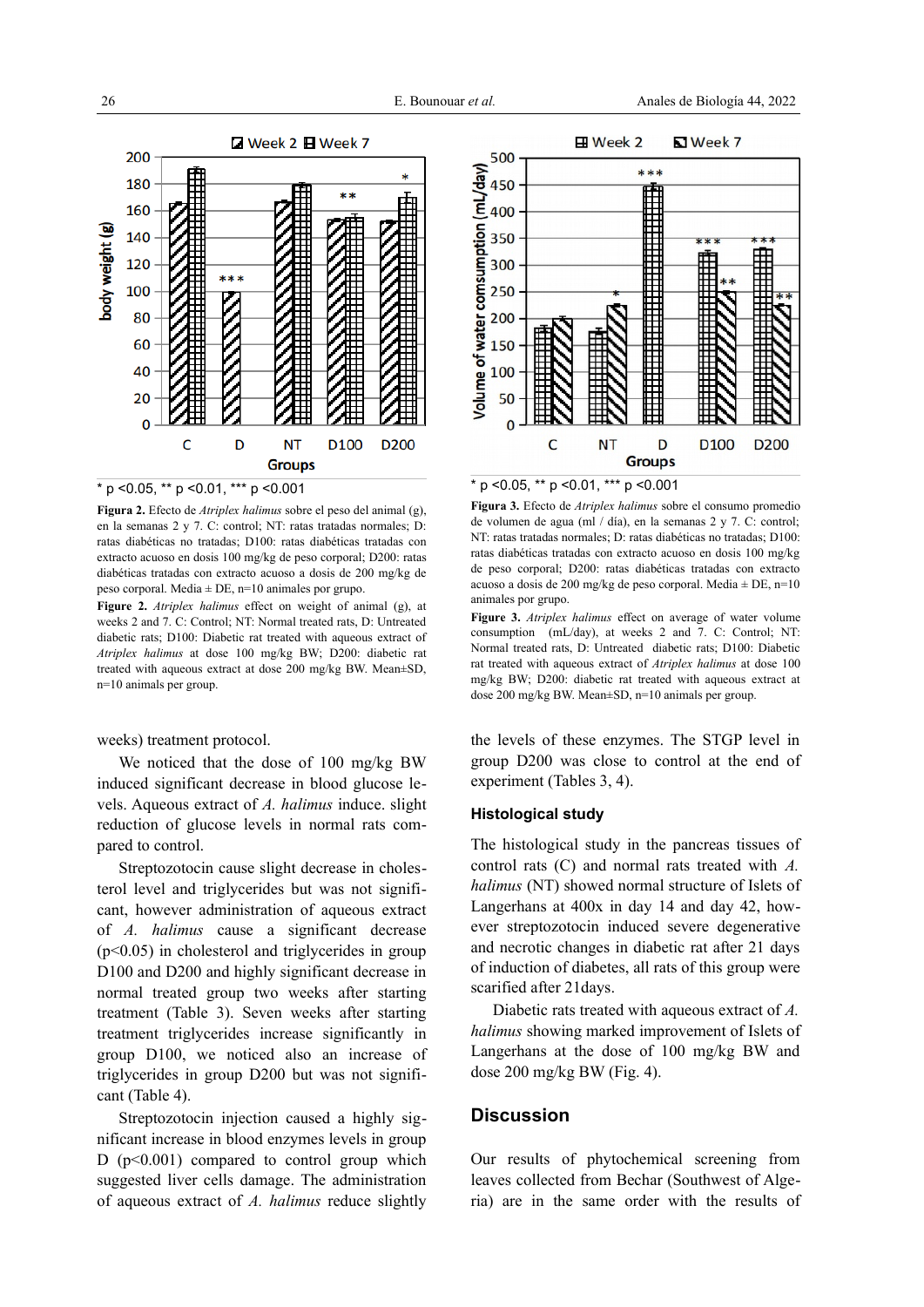| Group            | Cholesterol (g/L)   | Triglycerides (g/L)          | <b>STGO (U/L)</b>  | STGP(U/L)                    | PAL(U/L)                    |
|------------------|---------------------|------------------------------|--------------------|------------------------------|-----------------------------|
| C.               | 1.017±0.120         | 1.450±0.026                  | $31\pm2.000$       | 29.333± 4.041                | 187.667±9.074               |
| NT               | 1.493±0.567 NS      | $0.313 \pm 0.025$            | 32±3.606 NS        | 31,000± 4,000NS              | 191,667±11,015NS            |
| D.               | 1,077±0,576 NS      | $1.000 \pm 0.030 \text{ NS}$ | $80 + 10.817$      | 70.000±11.136 <sup>***</sup> | 456.3±60.451 <sup>***</sup> |
| D <sub>100</sub> | $0.583\pm0.015$ *   | $0.643 \pm 0.031$            | 69.333±2.082       | 60.667± 2.517                | $369.667 \pm 4.163$         |
| D <sub>200</sub> | $0.720 \pm 0.036$ * | $0.450\pm0.026**$            | $50.667 \pm 2.309$ | $49.000 \pm 2.646$ **        | 357.6±38.527**              |

C: Control; NT: Normal treated rats; D: Untreated diabetic rats; D100: Diabetic rat treated with aqueous extract of *Atriplex halimus* at dose 100 mg/kg BW; D200: diabetic rat treated with aqueous extract of *Atriplex halimus* at dose 200 mg/kg BW. Results are expressed as the mean ± SD (n=10 animals per group). \*p<0.05, \*\*p<0.01, \*\*\*p<0.001 were considered significant when compared with the Control group (C). NS: non-significant.

**Tabla 3.** Efecto de *Atriplex halimus* sobre los triglicéridos séricos, el colesterol total y las enzimas hepáticas de ratas diabéticas y normales dos semanas después de iniciar el tratamiento. SGOT: transaminasa glutámico-oxalacética sérica; SGPT: glutamato-piruvato transaminasa sérica; PAL: fosfatasa alcalina.

**Table 3.** *Atriplex halimus* effect on Serum triglycerides, total cholesterol, and liver enzymes of diabetic and normal rats two weeks after starting treatment. SGOT: serum glutamic oxaloacetic transaminase; SGPT: serum glutamate-pyruvate transaminase; PAL: alkaline phosphatase.

| Group            | Cholesterol (q/L) | Triglycerides (g/L)  | <b>STGO (U/L)</b> | STGP(U/L)       | PAL(U/L)          |
|------------------|-------------------|----------------------|-------------------|-----------------|-------------------|
| C                | 1.153±0.182       | $1.157\pm 0.240$     | $29 + 1$          | 27.667± 1.528   | 193.33± 6.807     |
| NT               | 1,053±0,182 NS    | 1.057± 0.240 NS      | 27± 3.464NS       | 26,667± 1,528NS | 186.66± 12.503NS  |
| D <sub>100</sub> | $0.637 \pm 0.090$ | $2.280 \pm 0.171$ *  | 65±4.583**        | $51\pm3.606**$  | 379±9.165***      |
| D <sub>200</sub> | 0.557±0.038*      | $1.933 \pm 0.700$ NS | 58.667± 3.215**   | 34±4.163NS      | 381.66± 12.423*** |

C: Control; NT: Normal treated rats; D100: Diabetic rat treated with aqueous extract of *Atriplex halimus* at dose 100 mg/kg BW; D200: diabetic rat treated with aqueous extract of *Atriplex halimus* at dose 200 mg/kg BW.

Results are expressed as the mean ± SD (n=10 animals per group). \*p<0.05, \*\*p<0.01, \*\*\*p<0.001 were considered significant when compared with the Control group (C). NS: non-significant.

**Tabla 4.** Efecto de *Atriplex halimus* sobre los triglicéridos séricos, el colesterol total y las enzimas hepáticas de ratas diabéticas y normales siete semanas después de iniciar el tratamiento. SGOT: transaminasa glutámico-oxalacética sérica; SGPT: glutamato-piruvato transaminasa sérica; PAL: fosfatasa alcalina.

**Table 4.** *Atriplex halimus* effect on Serum triglycerides, total cholesterol, and liver enzymes of diabetic and normal rats seven weeks after starting treatment. SGOT: serum glutamic oxaloacetic transaminase; SGPT: serum glutamate-pyruvate transaminase; PAL: alkaline phosphatase.

(Ounaissia *et al.* 2020) and (Gattouche *et al.* 2020) with *A. halimus* collected from Ouargla desert region in southern and Biskra respectively in Algeria. However, Gattouche *et al.* (2020) found alkaloids in aerial part of the plant. Our findings agree with previous reports of Benhammou *et al.* (2009) with *A. halimus* from Bechar region collected in 2008 which found a very low quantity of polyphenols and flavonoids in leaves. Oueld kadour *et al.* (2019) found. high concentration of polyphenols and flavonoids in *A. halimus* from north of Algeria (Mostaganem). These differences in the contents of total polyphenols, flavonoids and the absence or presence of phytochemicals in different regions can be explain by experimental conditions, climatic and environmental area, genetic heritage and period and time of harvest (Allaoui *et al.* 2016, Atmani *et al.* 2009).

The antidiabetic activity and mechanism of action of *A. halimus* still unknown. The possible mechanism of antidiabetic activity of aqueous extract of this plant is its improvement of islets of

Langerhans which are clear in histological tissues in rat treated with *A. halimus* in group D100 and D200 (Fig. 4), or by increasing the pancreatic secretion of insulin from the existing beta cells. This insulin like activity may be due also to phytoconstituents (Missoun *et al.* 2018). Several studies reported antidibetic activity of *Atriplex* species from desert region (Chikhi *et al.* 2014, Slama *et al.* 2020, Oueld kadour *et al.* 2019).

The chemical composition analysis by several authors (Goyal & Kaur 2019, Emam, 2010) showed the presence of secondary metabolites (flavonoids, alkaloids, glycosides, sponosides and tannins) in *A. halimus*. It was demonstrated by several studies that phenolic compounds and flavonoids possess marked anti-diabetic activity (Kumari *et al.* 2012, Suba *et al.* 2004, Chikhi *et al.* 2014), minerals (P, K, Mg, Fe, Cu, Mn, Se, Ca, Na,Cr). These minerals, especially the chromium and magnesium salts, from tissues of this plant regulate blood sugar by activating the effect of insulin (Rashad *et al.* 2021). The presence of amino acids (aspartic acid, threonine, serine, glu-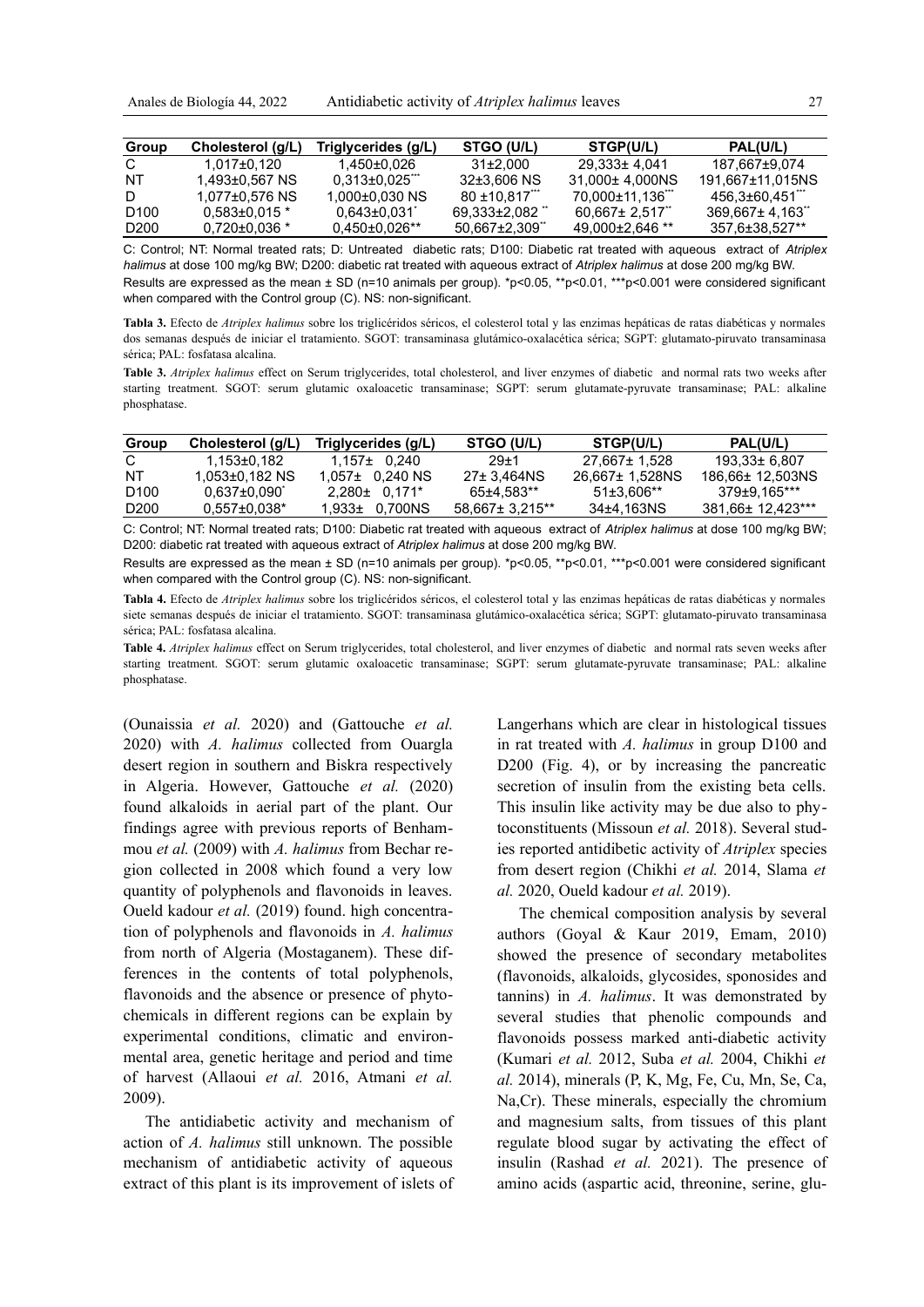

**Figura 4.** Efecto protector de *Atriplex halimus* contra la diabetes inducida por estreptozotocina en tejidos del páncreas de ratas. C: control; NT: ratas tratadas normales; D: ratas diabéticas no tratadas; D100: ratas diabéticas tratadas con extracto acuoso a dosis de 100 mg/kg de peso corporal. D200: ratas diabéticas tratadas con extracto acuoso a dosis de 200 mg/kg de peso corporal. IL: Islotes de Langerhans (X40).

**Figure 4 .** Protective effect of *Atriplex halimus* against streptozotocin induced diabetes in pancreas tissues of rats. C: Control; NT: Normal treated rats; D: Untreated diabetic rats; D100: Diabetic rats treated with aqueous extract at dose 100 mg/kg BW; D200: diabetic rats treated with aqueous extract at dose 200 mg/kg BW. IL: Islets of Langerhans (X40).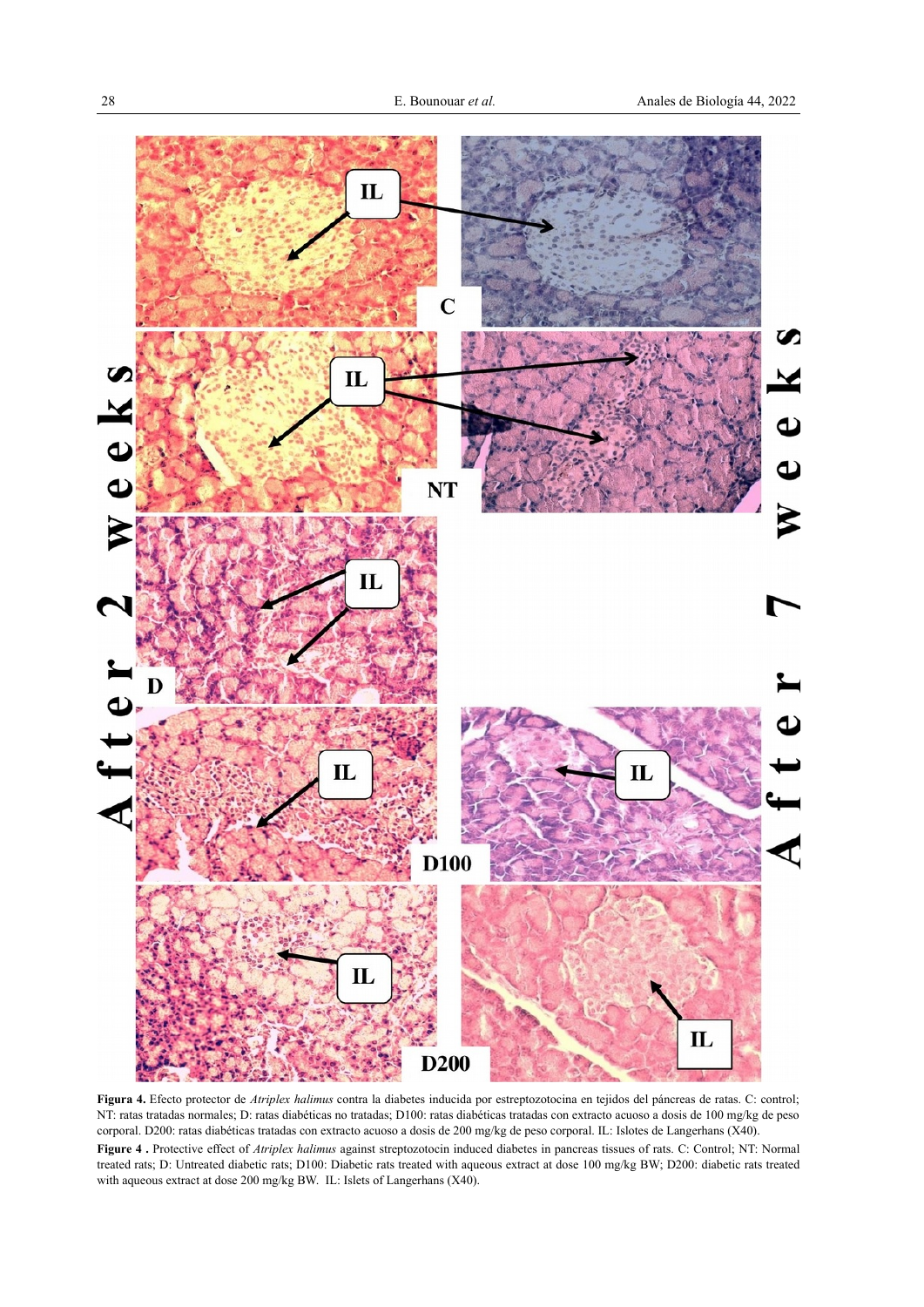tamic acid, proline, methionine, isoleucine, leucine, tyrosine, histidine and arginine) and insulin-like proteins was reported in plant materials (Marella 2018) and fatty acid (stearic acid, palitolic acid, myristic acid palitoleic, acid linolenic acid, pelargonic acid).

Cholesterol level is usually elevated in diabetic patient, this suggested that aqueous extract of *A. halimus* can protect diabetic patient from coronary heart disease caused by increased cholesterol. Serum glutamic oxaloacetate transaminase (SGOT), serum glutamate-pyruvate transaminase (SGPT) and alkaline phosphatase (PAL) are wellknown enzymes used as biomarkers to predict possible toxicity to the liver since the elevation of these enzymes indicate liver injury (McGill 2016, Wolf *et al.* 1972). The findings of this study demonstrate that *A. halimus* exhibit liver enzymes lowering activity in diabetic rats. These results are in agreement with Rashad *et al.* (2021), who reported that *A. halimus* leaves powder had significant decreased in liver enzymes in diabetic rats. Fall in enzymes activities was observed after long treatment (7 weeks) compared to short term treatment protocol.

No death in rats or any toxic signs was observed with the selected doses until the end of the study period.

# **Conclusion**

Based on our findings from this study ,it can be concluded that the aqueous extract of the leaves of *A. halimus* collected from Bechar south-west of Algeria was effective against hyperglycemia caused by streptozotocin and decrease significantly glucose levels and protect rats from diabetes complications. The phytochemical investigation showed that the leaves of this plant are rich in the term of secondary metabolites. The synergistic effect of these metabolites or one of these phytoconstituents could be responsible for the anti-diabetic activity. Other researches are taking place in our laboratory to isolate and identified the active compound responsible for this pharmacological activity.

# **Acknowledgments**

This research was funded by Algerian ministry of Higher Education and Scientific Research, PRFU

project number "D01N01UN270120190001".

# **References**

- American Diabetes Association. 2020. Older Adults: Standards of Medical Care in Diabetes – 2020. Diabetes Care 43(S1): S152-S162. [https://doi.org/10.](https://doi.org/10.2337/dc20-S012) [2337/dc20-S012.](https://doi.org/10.2337/dc20-S012)
- Allaoui M, Cheriti A, Chebouat E, Dadamoussa B & Gherraf N. 2016. Comparative study of the antioxidant activity and phenols and flavonoids contents of the ethyl acetate extracts from two Saharan chenopodacea: Haloxylon scoparium and Traganum nudatum. Algerian Journal of Arid and Environment 6(1): 71-79.
- Alwashli A, Al-sobarry M, Alnamer R, Cherrah Y & Alaoui K. 2012. Analgesic and anti-inflammatory activities of Boswellia elongata balf methanolic extracts, as endemic plants in Yemen, Journal of Biologically Active Products from Nature 2(2): 90–98. [https://doi.org/10.1080/22311866.2012.10719 114](https://doi.org/10.1080/22311866.2012.10719114)
- Atmani D, Chaher N, Berboucha M, Ayouni K, LounisH, Boudaoud H, . . . Atmani D. 2009. Antioxidant capacity and phenol content of selected Algerian medicinal plants. Food Chemistry 112(2): 303-9. [https://doi.](https://doi.org/10.1016/j.foodchem.2008.05.077) [org/10.1016/j.foodchem.2008.05.077](https://doi.org/10.1016/j.foodchem.2008.05.077)
- Ayoola GA, Coker HA, Adesegun SA, Adepoju-Bello AA, Obaweya KE & Atangbayila TO. 2008. Phytochemical screening and antioxidant activities of some selected medicinal plants used for malaria therapy in Southwestern Nigeria. Tropical Journal of Pharmalogical Research. 7(3): 1019-1024 .
- Bancroft JD & Gamble M. 2008. Theory and practice of histological techniques. London: Churchill Livingstone.
- Benhammou N, Bekkara F & Tatjana P. 2009. Antioxidant activity of methanolic extracts and some bioactive compounds of Atriplex halimus. Comptes Rendus Chimie 12(12): 1259-1266. [https://doi.org/10.](https://doi.org/10.1016/j.crci.2009.02.004) [1016/j.crci.2009.02.004.](https://doi.org/10.1016/j.crci.2009.02.004)
- Chikhi I, Allali H, Dib MEA, Medjdoub H & Tabti B. 2014. Antidiabetic activity of aqueous leaf extract of Atriplex halimus L. (Chenopodiaceae) in streptozotocin-induced diabetic rats. Asian Pacific Journal of Tropical Disease 4(3):181-4. [https://doi.org/10.1016/](https://doi.org/10.1016/S2222-1808(14)60501-6) [S2222-1808\(14\) 60501-6](https://doi.org/10.1016/S2222-1808(14)60501-6)
- Clauser M, Dall'Acqua S & Loi MC. 2013. Phytochemical investigation on Atriplex halimus from Sardinia. Natural Product Research 27(20): 1940-1944. https://doi.org/10.1080/14786419.2013.793684
- Devika M,Joshi H & Nalini MS. 2016. Phytochemicals, antioxidative and in vivo hepatoprotective potentials of Litsea floribunda (BL.) Gamble (Lauraceae) - An endemic tree species of the Southern Western Ghats, India. Jordan Journal of Biological Sciences 9(3): 163. 171.
- Dhifi W, Jelali N, Chaabani E, Beji M, Fatnassi S & Omri S. 2013. Chemical composition of Lentisk (Pistacia lentiscus L.) seed oil. African Journal of Agricultural Research 8(16): 1395-1400. [https://doi.org/10.5897/](https://doi.org/10.5897/AJAR11.1837) [AJAR11.1837.](https://doi.org/10.5897/AJAR11.1837)